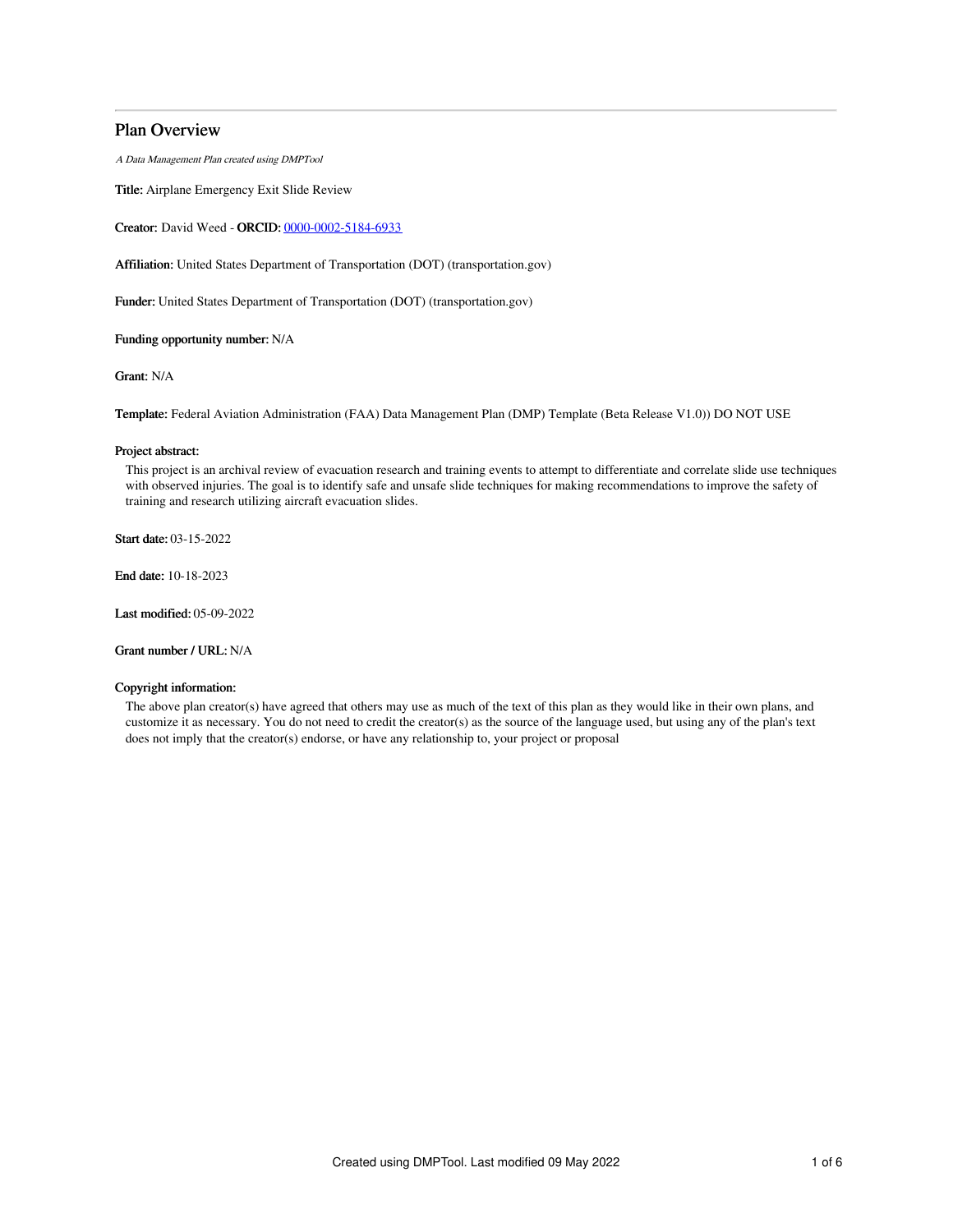# Airplane Emergency Exit Slide Review

## Persistent Link

Include the persistent identifier (PID) that is associated with the dataset. Persistent Link: <https://doi.org/10.21949/1524435>

## Recommended Citation

The recommendeded data citation to be used when citing the dataset.

Question not answered.

## Change Log

Document the changes that are made to the DMP, any and all changes should be noted to ensure a more complete documentation. Change Log: 2022-5-9: Initial DMP written

## Table of Contents

Optional table of contents included here, in order to better organize the DMP. CONTENTS:

- 0. Dataset and Contact Information
- 1. Data Description
- 2. Standards Employed
- 3. Access Policies
- 4. Re-Use, Redistribution, and Derivative Products Policies
- 5. Archiving and Preservation Plans
- 6. Policies Affecting this Data Management Plan

## 0. Dataset and Contact Information

Please provide the following information:

- Name of the dataset or project for which data is being collected.
- Name of the FAA Line-Of-Business/Office for which the associated dataset is being generated.
- Email for the FAA Line-Of-Business/Office (key field).
- If applicable and as reference, project number, contract number, or other number used to link this DMP.

0. Dataset and Contact Information: TBD

## 1. Data Description

Name the data, data collection project, or data producing program. Provide high level narrative. TBD

## Describe the purpose of your research and whether results will be documented in a published document or report. How will it be used?

Completion of this project will allow identification of safe and unsafe evacuation slide techniques for making recommendations for flight attendant training, manufacturer testing, and usage during future evacuation and training utilizing aircraft evacuation slides.

Describe the data that will be generated in terms of nature and scale (e.g., numerical data, image data, text sequences, video, audio, database, modeling data, source code, etc.). TBD

Describe methods for creating the data (e.g., simulated; observed; experimental; software; physical collections; sensors; satellite; enforcement activities; researcher-generated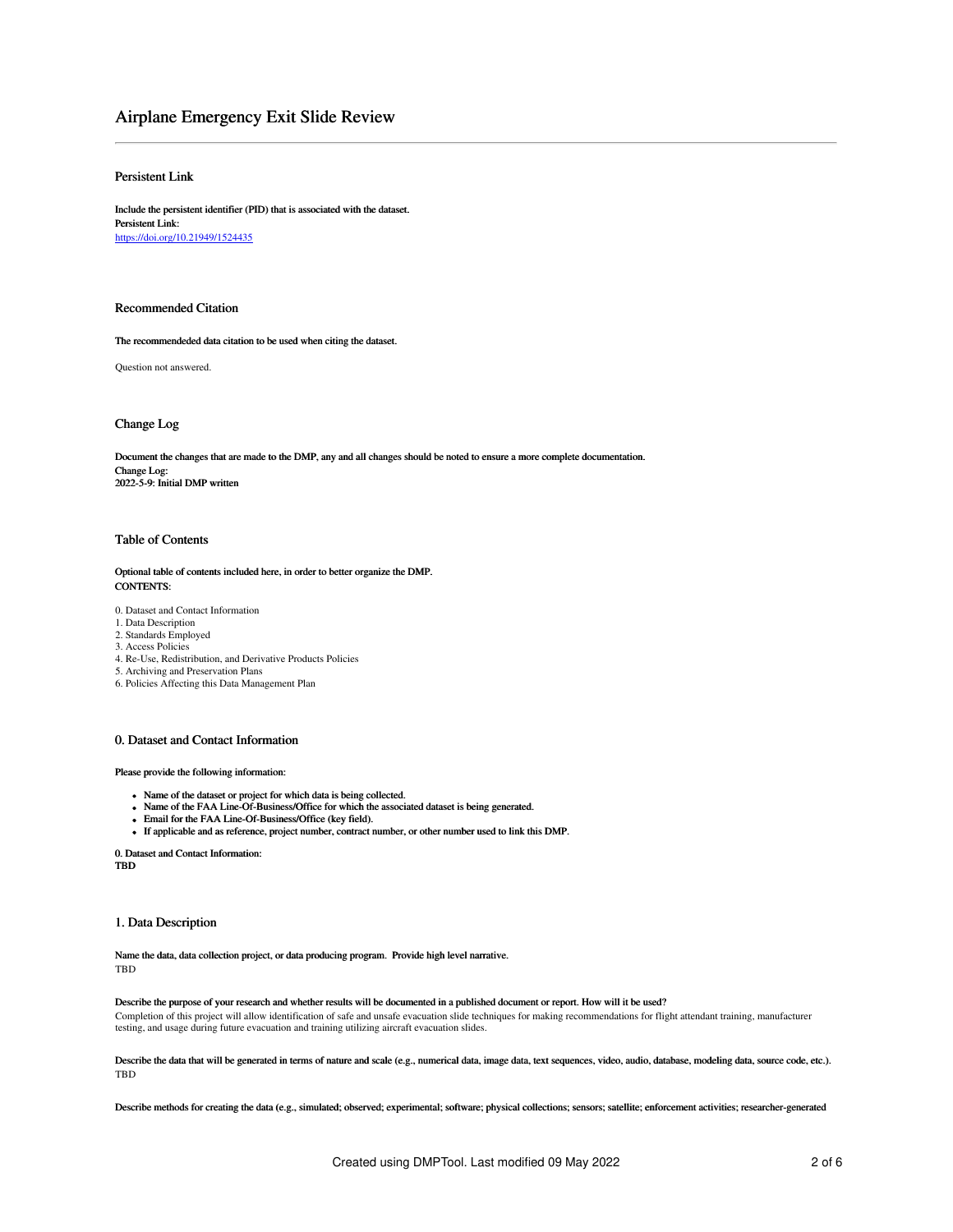databases, tables, and/or spreadsheets; instrument generated digital data output such as images and video; etc). **TRD** 

Describe the period of time over which the data will be collected and frequency at which it will be updated. **TRD** 

If using existing data, describe the relationship between the data you are collecting and existing data. TBD

Describe potential users of the data and the expected manner in which they may use it. **TRD** 

Discuss the potential value of the data over the long-term not only your institution but also for the public, e.g., might be renewed interest and value in reanalyzing the data with updated and more universally comparable metrics or recently developed analytical methods. **TBD** 

## State clearly if data can be shared publicly or not. If you request permission not to make data publicly accessible, explain rationale for lack of public access. Choose what is applicable or delete otherwise (add if necessary, not limited to list):

1. Confidentiality. The data includes content personally identifying information (PII) that could be used to identify research participants and cannot be de-identified sufficiently to guarantee confidentiality of the participants' identities. Examples include:

Media (e.g. photographs, video, audio) that could be used to identify participants

- **•** IRB protected data
- HIPAA protected data
- SORN requirements (e.g. PRA related data retention schedules)
- Data that have not been or cannot be deidentified
- Data collected under the approval of an Institutional Review Board covered by 49 CFR, Part 11 Protection of Human Subjects, and FAA Order 9500.25B where data cannot be de-identified sufficiently to meet the requirements of the CFR and the FAA Order.

2. Classified. The data for this project are classified to protect national security under……(FAA order, etc) and cannot be released publicly. Examples include:

Data collected from research utilizing air traffic controllers as participants is covered by NATCA, and generally prohibits public release of project data Collaborative projects with military organizations (e.g. Tinker AFB).

3. Bargaining unit agreement. This project was conducted under an agreement with a bargaining unit or union organization and is governed by the requirements of that agreement which prohibits public release of data pertaining to the project. Examples include:

Identification of experimental subjects. Performance of experimental subjects.

4. Operational data. The data for this project include data that are used by the organization to conduct official business and are governed by FAA rules regarding the release of such information. Examples include:

Information related solely to the internal personnel rules and practices of the organization such as employee performance data, sensitive agency infrastructure, employee selection and hiring process data.

5. Proprietary. The data for this project are owned and governed by a private organization pursuant to agreement with the FAA. Examples include:

- data generated in the development of proprietary software or hardware information
- data that would give a company or companies a competitive advantage or disadvantage
- **o** trade secrets
	- commercial or financial information that is confidential or privileged Data that are not releasable per MOU.

6. Federal Prohibition. Information that is prohibited from disclosure by federal law (refer to specific law).

#### Indicate the party responsible for managing the data.

Unless otherwise noted, refer to "Section 0: Dataset and Contact Information", the FAA line-of-business (LOB) is identified, which is responsible for generating the data, and is also responsible for managing the data initially, and by default long-term, the FAA's Enterprise Information Management (EIM) will manage and catalog the data. Refer to the FAA Data [Governance](https://dgc.eim.faa.gov/dashboard) Center, this is landing page and access point to EIM uploaded datasets.

#### Describe how you will check for adherence to this data management plan.

Unless otherwise noted, refer to "Section 0: Dataset and Contact Information," the FAA line-of-business (LOB) is identified, which is responsible for generating the data, and is also responsible for managing the internal project management processes to ensure adherence to the published data management plan (DMP). Details of the particular FAA LOB's DMP adherence processes can be provided on-demand. Typical processes require management review and sign-off at project start and close-out.

## 2. Standards Employed

## List in what format(s) the data will be collected. Indicate if they are open or proprietary.

## 2. Standards Employed:

Unless otherwise noted, this FAA research project has descriptive project data posted in <https://rip.trb.org/> at project launch and while under development and <https://researchhub.bts.gov/> database beyond. These databases have published standards. The project's metadata will be posted in [Catalog.Data.FAA.gov](http://catalog.data.faa.gov). This catalog follows the DCAT-US Schema v1.1 (Project Open Data Metadata Schema) <https://resources.data.gov/schemas/dcat-us/v1.1/> – a set of required fields (Title, Description, Tags, Last Update, Publisher, Contact Name, etc.) for every data set displayed on Catalog.Data.FAA.gov.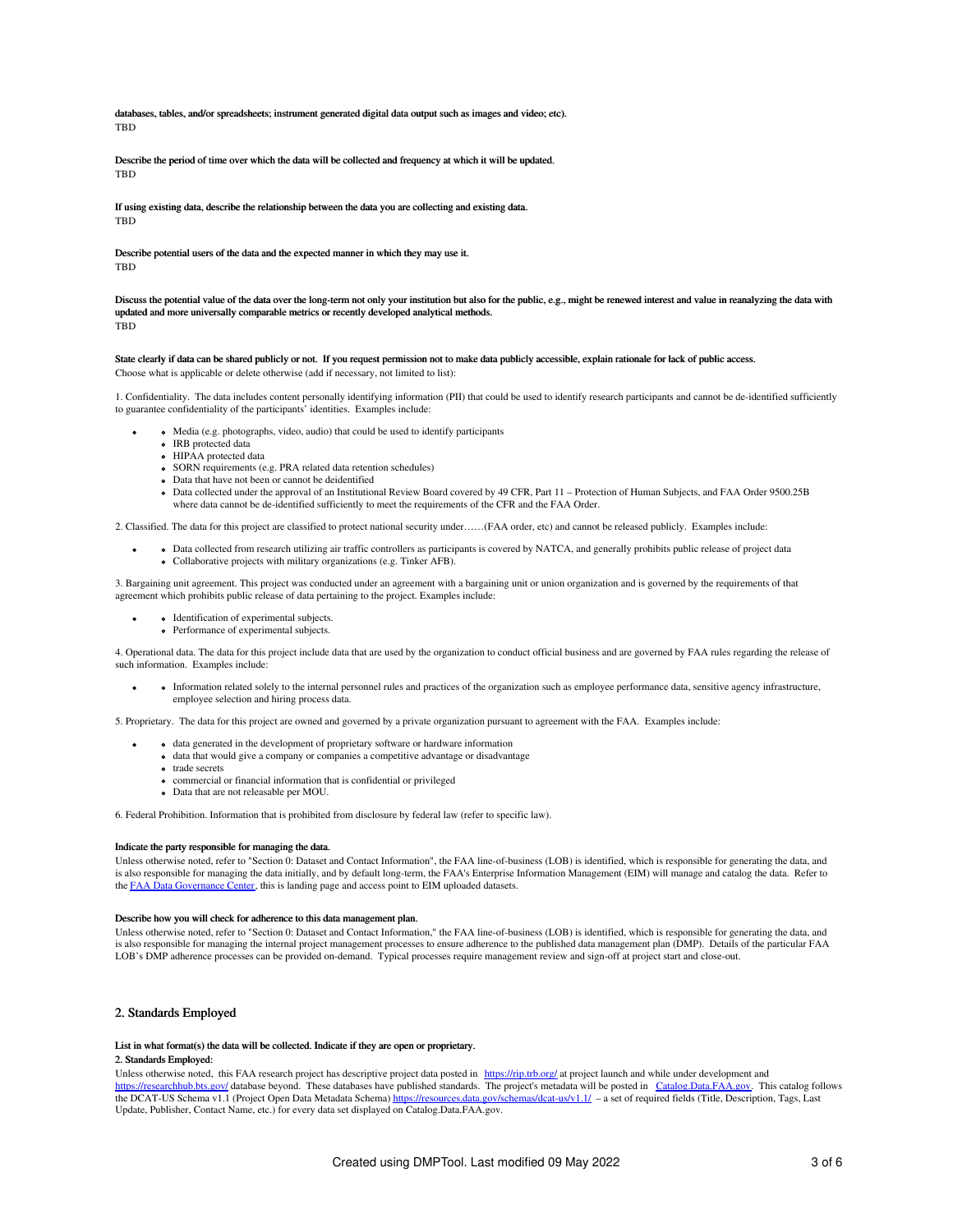## If you are using proprietary data formats, discuss your rationale for using those standards and formats. **TBD**

## Describe how versions of data be signified and/or controlled.

Unless otherwise noted, refer to "Section 0: Dataset and Contact Information", the FAA line-of-business (LOB) is identified, which is responsible for generating the data, and is also responsible for version control initially. Once uploaded by default upon project completion and long-term, the data is managed by FAA's Enterprise Information Management (EIM), which also applies configuration control on dataset versions. Refer to the FAA Data [Governance](https://dgc.eim.faa.gov/dashboard) Center. This is the internal FAA landing page and access point to EIM uploaded datasets and processes.

#### If the file format(s) you are using is(are) not standard to your field, describe how you will document the alternative you are using.

Unless otherwise noted, this project's metadata will describe the data and formats whether open source or non-standard to the particular field domain of the research. if additional description is required for non-standard formats, the researcher will list references and/or definitions here.

#### List what documentation you will be creating in order to make the data understandable by other researchers.

Unless otherwise noted, this project's metadata will describe the data and formats and by default should be understandable by other researchers and on the FAA's Enterprise Information Management (EIM), which requires application of published standards like DCAT-US Schema v1.1 (Project Open Data Metadata Schema) <https://resources.data.gov/schemas/dcat-us/v1.1/> - a set of required fields (Title, Description, Tags, Last Update, Publisher, Contact Name, etc.). Most data sets use open standard and common formats (e.g., CSV, XML, JSON) and if not, described in this DMP.

## Indicate what metadata schema you are using to describe the data. If the metadata schema is not one standard for your field, discuss your rationale for using that scheme.

This project's metadata and associated data schema is posted with its data on the FAA's Enterprise Information Management (EIM), which requires application of published standards like DCAT-US Schema v1.1 (Project Open Data Metadata Schema) <https://resources.data.gov/schemas/dcat-us/v1.1/> - a set of required fields (Title, Description, Tags, Last Update, Publisher, Contact Name, etc.).

#### Describe how will the metadata be managed and stored.

Unless otherwise noted, refer to "Section 0: Dataset and Contact Information", the FAA line-of-business (LOB) is identified, which is responsible for generating the data, and is also responsible for generating the metadata. Once uploaded by default upon project completion and long-term, the data and its associated metadata is managed by FAA's Enterprise Information Management (EIM). Refer to the FAA Data [Governance](https://dgc.eim.faa.gov/dashboard) Center. This is the internal FAA landing page and access point to EIM uploaded datasets and processes.

#### Indicate what tools or software is required to read or view the data.

Unless otherwise noted, open data formats are used as much as possible. If not possible, the researcher shall list proprietary data formats and associated tools and software required to read/view the data here. Citations to the required tools and software would be included.

## Describe your quality control measures.

Refer to "Section 0: Dataset and Contact Information", the FAA line-of-business (LOB) identified is responsible for managing quality control standards in the data generation and initial creation of the associated metadata. Once uploaded by default upon project completion and long-term, the data and its associated metadata is managed by FAA's Enterprise Information Management (EIM). Refer to the <u>FAA Data [Governance](https://dgc.eim.faa.gov/dashboard) Center.</u> This is the internal FAA landing page and access point to EIM uploaded datasets and<br>processes. Thus, all data uploaded to the EIM platform publish data thru the FAA Data Governance Center hosted and managed by the FAA Chief Data Office. Here the metadata is curated and validated for quality and accuracy. The FAA Data Steward enters metadata and verifies quality and accuracy before publishing to data.faa.gov."

## 3. Access Policies

## Describe what data will be publicly shared, how data files will be shared, and how others will access them.

Consistent with the previous two sections, "Section 1. Data Description" and "Section 2. Standards Employed," the default long term storage and access location for the data documented in this DMP is the FAA's Enterprise Information Management (EIM). Refer to the FAA Data [Governance](https://dgc.eim.faa.gov/dashboard) Center., which is the internal FAA landing page and access point to EIM uploaded datasets and processes.

### Indicate whether the data contain private or confidential information. If so:

- Discuss how will you guard against disclosure of identities and/or confidential business information.
- List what processes you will follow to provide informed consent to participants.
- State the party responsible for protecting the data.

For this DMP's particular dataset, "Section 1. Data Description" Question #9 the researcher already delineated if the data was able to be publicly accessible or restricted and reason associated with the latter. Restricted data is identified upon upload to the FAA's Enterprise Information Management (EIM) and details of the protections in place are documented at the FAA Data [Governance](https://dgc.eim.faa.gov/dashboard) Center, which is the internal FAA landing page and access point to EIM uploaded datasets and processes

## If applicable, describe how you will deidentify your data before sharing. If not:

- Identify what restrictions on access and use you will place on the data.
- Discuss additional steps, if any you will use to protect privacy and confidentiality.

Unless otherwise noted, all concerns and mitigations associated with the need to deidentify fields in the data are addressed in the previous question.

## 4. Re-Use, Redistribution, and Derivative Products Policies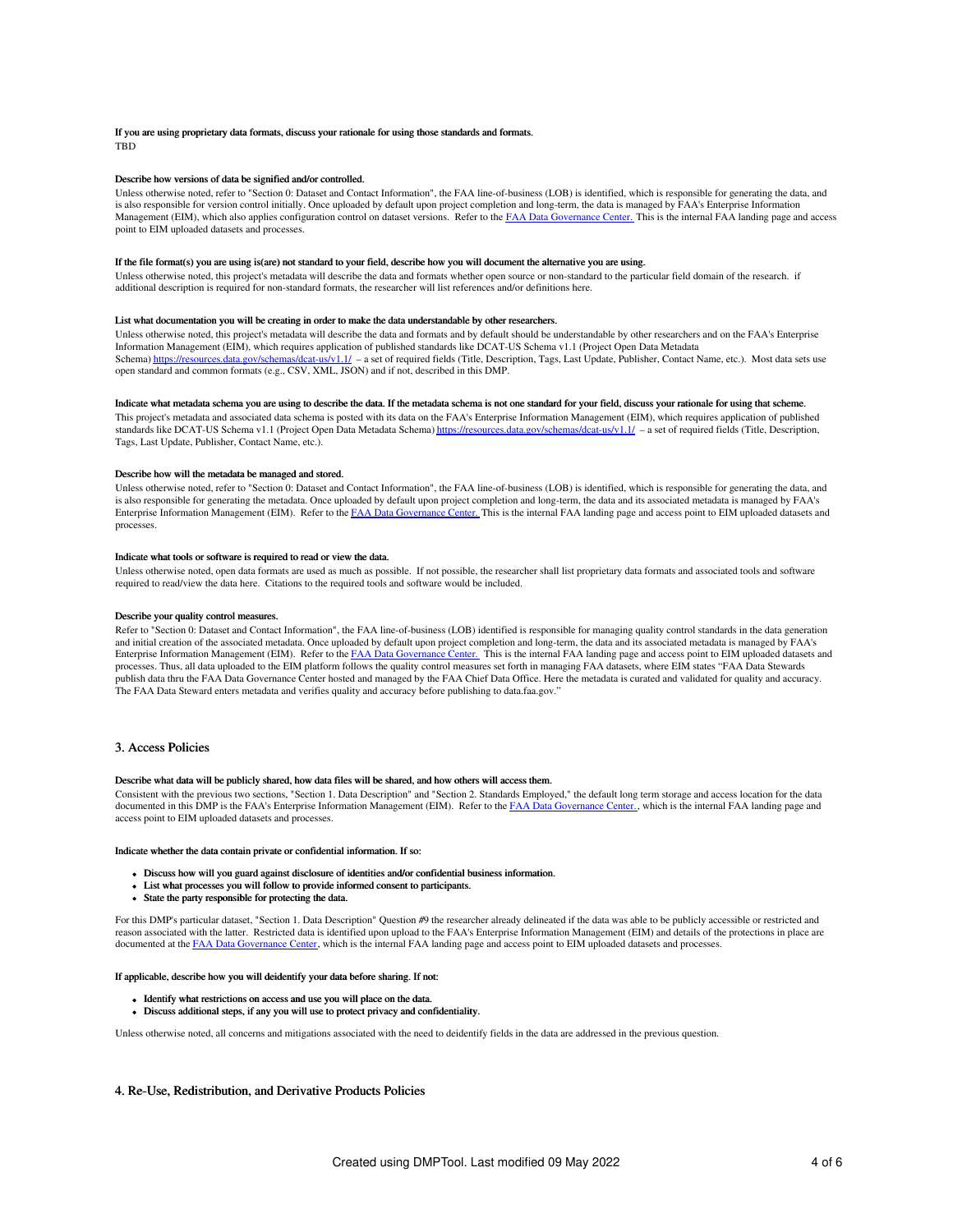#### Name who has the right to manage the data.

Unless otherwise noted, the data described in this DMP is generated and managed by the Federal Aviation Administration. The data are in the public domain, and may be reused without restriction.

## Indicate who holds the intellectual property rights to the data.

Unless otherwise noted (e.g., data is partially proprietary by an external entity, where intellectual property is shared), this data is required to be made available in open. machine-readable formats, while continuing to ensure privacy and security in accordance with the OPEN Government Data Act, which is Title II of the Foundations for Evidence-Based Policymaking Act.

### List any copyrights to the data. If so, indicate who owns them.

Unless otherwise noted, there is no shared copyrights on the data described in this DMP.

#### Discuss any rights that are transferred to a data archive.

There are no rights transferred to the permanent archive or repository to accompany this dataset described in this DMP.

## Describe how your data will be licensed for reuse, redistribution, and derivative products.

Unless otherwise noted, there is not a need for the data in this DMP to be licensed for reuse, redistribution, and/or its derivative products.

## 5. Archiving and Preservation Plans

#### Discuss how you intend to archive your data and where (include URL).

Unless otherwise noted, the data described in this DMP will be uploaded to the FAA's Enterprise Information Management (EIM) through the FAA Data [Governance](https://dgc.eim.faa.gov/dashboard) Center. This is the internal FAA landing page and access point to EIM uploaded datasets and processes. Here the metadata is curated and validated for quality and accuracy. The FAA<br>Data Steward enters metadata and verifies quality managed and hosted by the FAA's, IT Shared Services organization - Chief Data Office, see <https://catalog.data.faa.gov/about> for more information.

### Indicate the approximate time period between data collection and submission to the archive.

Data and all research products (e.g., reports) are expected to be submitted within the period-of-performance of the research, which is planned to conclude 10/18/2023.

## Identify where data will be stored prior to being sent to an archive.

Unless otherwise noted, the permanent archive of the data described in this DMP shall be uploaded, stored, and managed permanently by the FAA's Enterprise Information Management (EIM) platform. However, until the upload upon completion of the project or at a convenient time before, the data will reside locally by the researcher. Refer to "Section 0: Dataset and Contact Information", the FAA line-of-business (LOB) is identified, which is responsible for generating the data, and is also responsible for managing the data initially.

## Describe how back-up, disaster recovery, off-site data storage, and other redundant storage strategies will be used to ensure the data's security and integrity, initially and for the long-term.

Unless otherwise noted, the data described in this DMP shall be uploaded, stored, and managed permanently by the FAA's Enterprise Information Management (EIM) platform. This platform is managed and hosted by the FAA's, IT Shared Services organization - Chief Data Office and all back-up, disaster recovery, off-site data storage, and other redundant storage strategies are managed internally by this office and adhering to all FAA mission support policies. For more information and details on these processes, see FAA EIM [Platform](https://my.faa.gov/tools_resources/it_services_support/work_smarter/eim/eim_platform.html) or contact the FAA line-of-business (LOB) that is identified in "Section 0: Dataset and Contact Information," which is responsible for generating the data.

## Describe how data will be protected from accidental or malicious modification or deletion prior to receipt by the archive.

Unless otherwise noted, the data described in this DMP will initially (prior to receipt into the FAA's Enterprise Information Management (EIM) platform) be generated and managed by the FAA line-of-business (LOB), identified in "Section 0: Dataset and Contact Information." The FAA LOB will maintain (3) copies of the data within protected and monitored FAA government servers, facilities, and cloud platforms.

### Indicate how long the chosen archive will retain the data.

Unless otherwise noted, the long term storage of the data described in this DMP will persist indefinitely in the FAA's Enterprise Information Management (EIM) platform following standard government policies and best practices.

#### Indicate if the chosen archive employs, or allows for the recording of, persistent identifiers linked to the data.

Unless otherwise noted for the FAA researchers in this DMP, the persistent identifiers can only be linked to the Catalog.Data.faa.gov, which provides access to metadata. Access to the research data itself currently requires secure access, including a secure government credentialed sign-on, referred to as MyAccess. This is a role based security profile and intrusion detection monitoring policy to maintain a secure boundary for the EIM Platform that hosts the data.

#### Discuss how your chosen data repository meets the criteria outlined on the Guidelines for Evaluating Repositories for [Conformance](https://ntl.bts.gov/public-access/guidelines-evaluating-repositories) with the DOT Public Access Plan page.

Unless otherwise noted, the data described in this DMP shall be uploaded, stored, and managed permanently by the FAA's Enterprise Information Management (EIM) platform. The EIM Platform is an FAA-developed, cloud-based, big data platform that consists of two key items: (1) "Data Mall" – this is a large repository for FAA data. It is organized and catalogued for easy access, but safeguarded to preserve its integrity and protect data from unauthorized access. And (2) an "App Mall" – this is a collection of curated technologies and tools to enable FAA personnel to transform data into information. For more information, see FAA EIM [Platform](https://my.faa.gov/tools_resources/it_services_support/work_smarter/eim/eim_platform.html). The platform's DATA.FAA.GOV is the FAA's clearinghouse site for publicly available FAA data and managed and hosted by the FAA's, IT Shared Services organization - Chief Data Office. It is public gateway to the Enterprise Information Management (EIM) platform that is dedicated to managing data and information to improve efficiency, reduce costs, promote transparency, and enable business insight across the FAA. Thus, this FAA repository meets all the criteria outlined in the DOT Public Access Plan above.